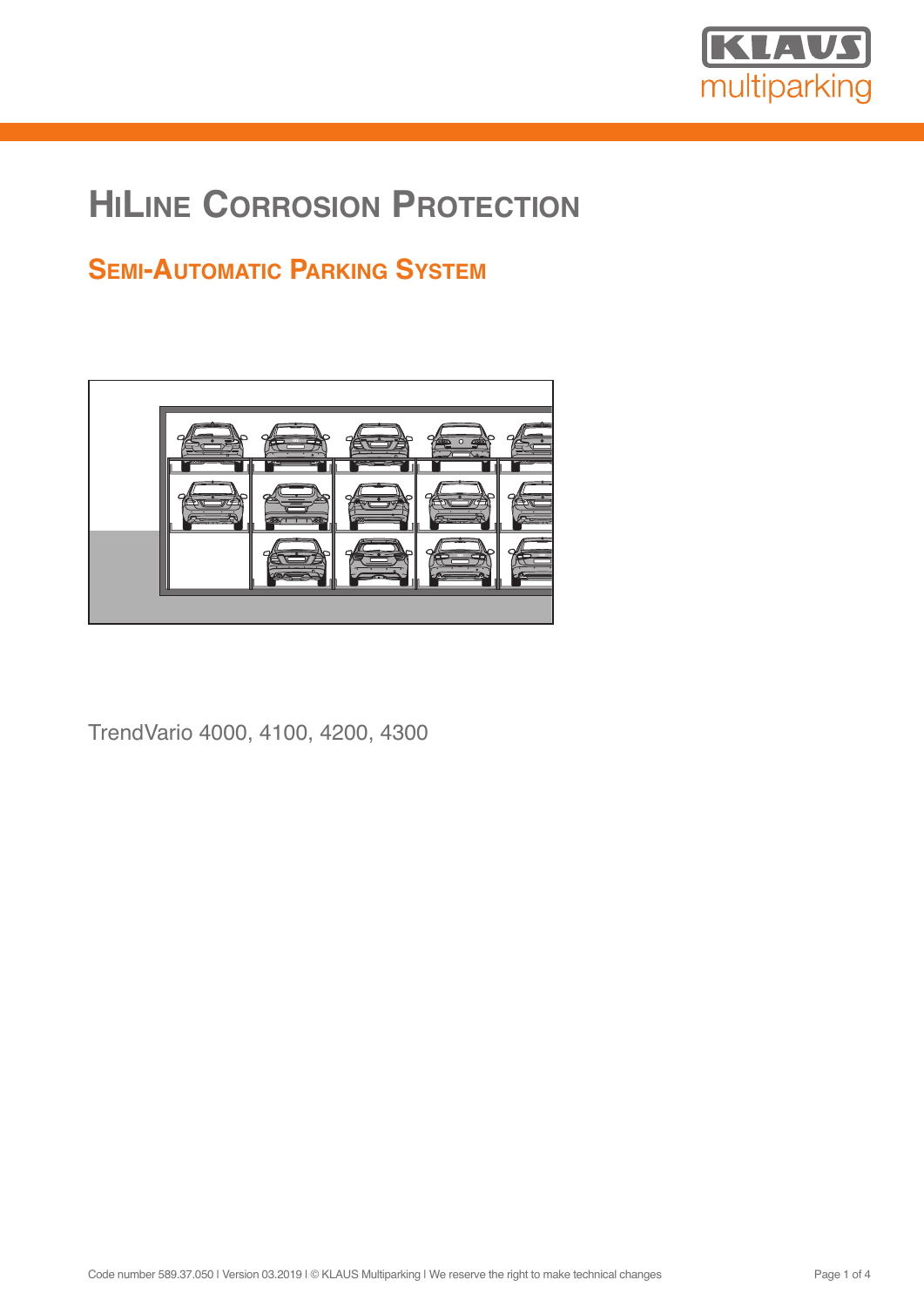

**1. System-specific corrosion protection**



#### **Platform base sections:**

#### **StandardGrip:**

Hot galvanized according to DIN EN ISO 1461, layer thickness min. 45 µm.

#### **EasyWalk:**

Hot galvanized according to DIN EN ISO 1461, layer thickness min. 45 um.

#### **AluLongLife:**

Extruded aluminium section according to EN AW-6106 T6 (AlMgSi0,5).

**Coverplates and poss. platform extensions:** Aluminium EN AW 5754 H11 (AlMg3).

#### **Special components:**

We reserve the right to supply special components for a parking space, like, for example, cap types and stop plates for pit length equalization, intermediate plates/coffered plates, tyre/spoiler troughs or such of hot galvanized and additionally powder coated sheet steel.

#### **Side members:**

Hot galvanized according to DIN EN ISO 1461, layer thickness min. 55 µm.

#### **Acces plates:**

Hot galvanized according to DIN EN ISO 1461, layer thickness min. 55 µm.

#### **Cross members:**

Hot galvanized according to DIN EN ISO 1461, layer thickness min. 55 µm.

**Rail system (TrendVario 4000/4200):** Hot galvanized according to DIN EN ISO 1461, layer thickness min. 55 µm.

**Fastening screws for platform base sections:** V4A stainless steel. TrendVario 4000/4200: GF platform zinc plated.

**Hydraulic tubes, screwed joints, bolts, screws, nuts and washers:** Zinc plated.

#### **Door frame sliding door:**

Frame construction with vertical centre stay bar made from aluminium extrusions. Anodized, layer thickness approx 20 µm.

#### **Other steel components:**

For example, steel construction, roller seating, drive mount, bearing plates and other components hot galvanized according to DIN EN ISO 1461, layer thickness min. 55 µm.

Exception for TrendVario 4100/4200/4300: Steel pillar/sliding piece (rear area) shot-blasted (particle cleanliness SA 2.5) and grey powder coating (epoxide/polyester base) RAL 7040, dry film thickness approx.  $60 - 80$  µm.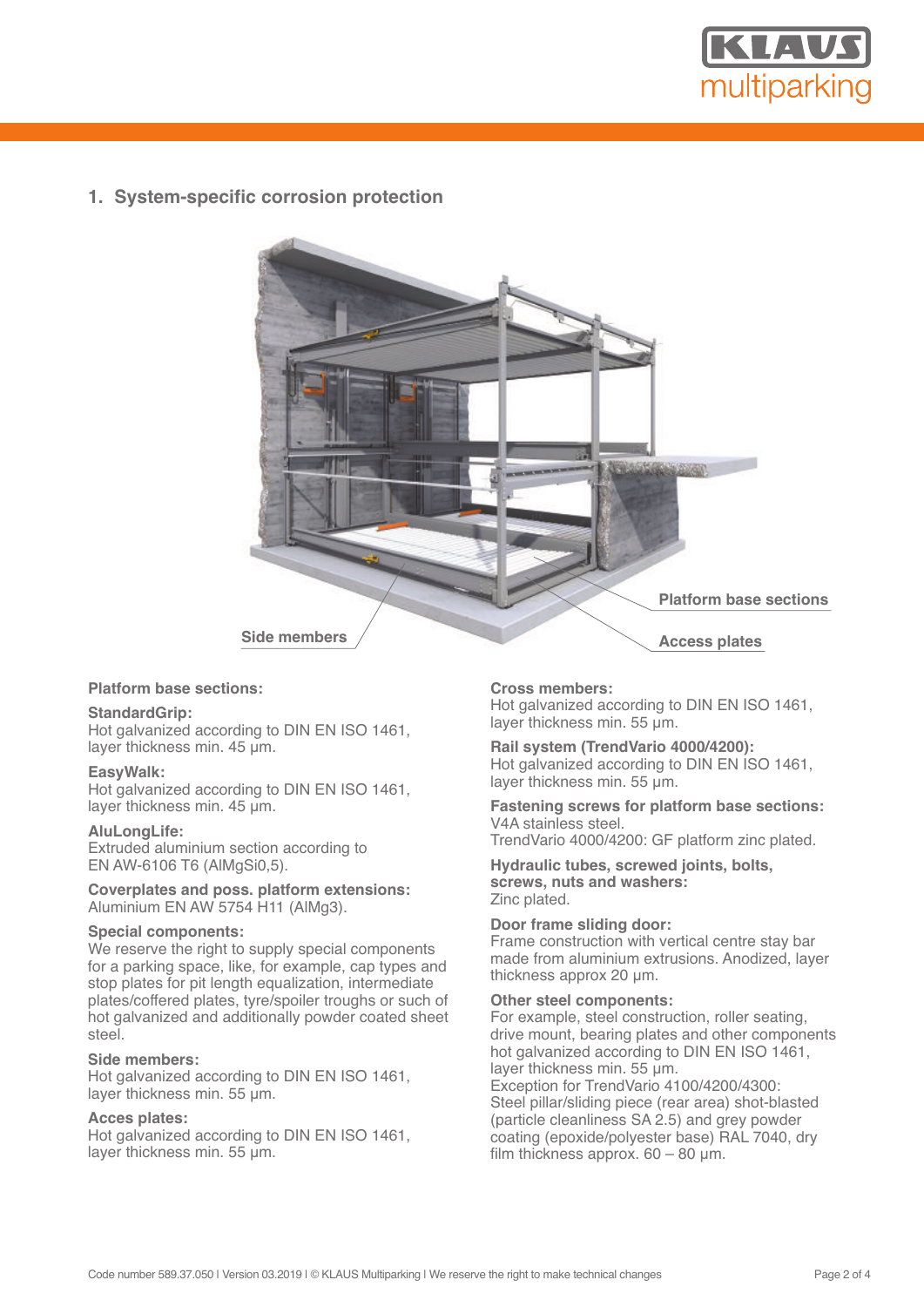

# **2. General information**

KLAUS Multiparking premium parking systems are subject to the European Parliament's 2006/42/EG guidelines and the counsel of 17th May 2006 regarding machines (Machinery Directive) as well as DIN EN 14010 – safety of machines – equipment for power-driven parking of vehicles – Safety and EMW requirements regarding design, manufacture, assembly and activation. For the corrosion protection – described in detail below – DIN EN ISO 12944 applies. Individual components were assessed by us according to their functional and technical type and appropriate corrosion protection was specified. In accordance with DIN EN ISO 12944-2 "Corrosion category C 3, moderate". (exterior: city and industrial atmospheres, moderate pollution with sulphur dioxide, coastal areas with little salt exposure / inside: production facilities with high humidity and little air pollution). If exact details about the respective installation site and relevant local conditions are not available and we are unable to check these details ourselves, we cannot assess whether or not another corrosion category is applicable with regard to corrosion protection. (cf. DIN EN ISO 12944-2 appendix A). In this case, the architect or client needs to decide whether corrosion category C 3 is applicable. If there is no instruction given to this effect, the corrosion protection described in this document shall be observed.

## **Period of Protection / Maintenance / Level of Rust:**

In accordance with DIN EN ISO 12944-1, the period of protection does not constitute a warranty period. The period of protection is a technical term to help the client to establish a program for maintenance work. As stated in DIN EN ISO 12944-1 point 4.4 the coating durability is rated as medium (M)  $5 - 15$  years. In general, the warranty period is shorter than the period of protection. As a result of pollutants, wear and tear, corrosion, bleaching, chalking – or for aesthetic reasons – maintenance may be necessary earlier than allowed for under the period of protection. (cf. DIN EN ISO 12944-5 point 5.5). This, however, does not constitute a breach of warranty. As part of the PLUS system service contract provided by our company, we guarantee, in accordance with DIN EN ISO 4628-3, a maximum rust level designation of Ri 3 within 4 years (2 years without system service contract) on the coated surfaces of the platform base sections, the supporting structure, the side members and central side members, provided proper on-site cleaning, maintenance, care and servicing are carried out. Once isolated damage to the corrosion protection by mechanical, chemical or other means does not impair the safety or functioning of a KLAUS Multiparking Parking System, it does not constitute a breach of warranty as long as rust level designation Ri 3 is not exceeded during the warranty period.

## **Coating System:**

Our coating system is designed in accordance with DIN EN ISO 12944-5, Appendix A, Coating Systems for Corrosion Category C 3. The powder coating is tested following DIN EN ISO 12944-6, and the fulfilment of the requirements is evidenced in a test series. Galvanized surfaces are in accordance with DIN EN ISO 1461 and DIN EN 10346.

#### **Wear and Tear / Minimization of Damage:**

Through usage and other exterior factors, the surface of the platform base sections, the central side members, the side members and the supporting structure will exhibit signs of normal wear and tear that do not constitute a breach of warranty.

The following measures can help to reduce the damage of the corrosion protection coating:

- Keeping the pit dry
- Sufficient ventilation
- $\blacksquare$  Regular cleaning of the driving surfaces
- Timely and regular repair of damages to the corrosion protection coating
- **Preventing the bringing in of snow and ice containing high levels of salt**